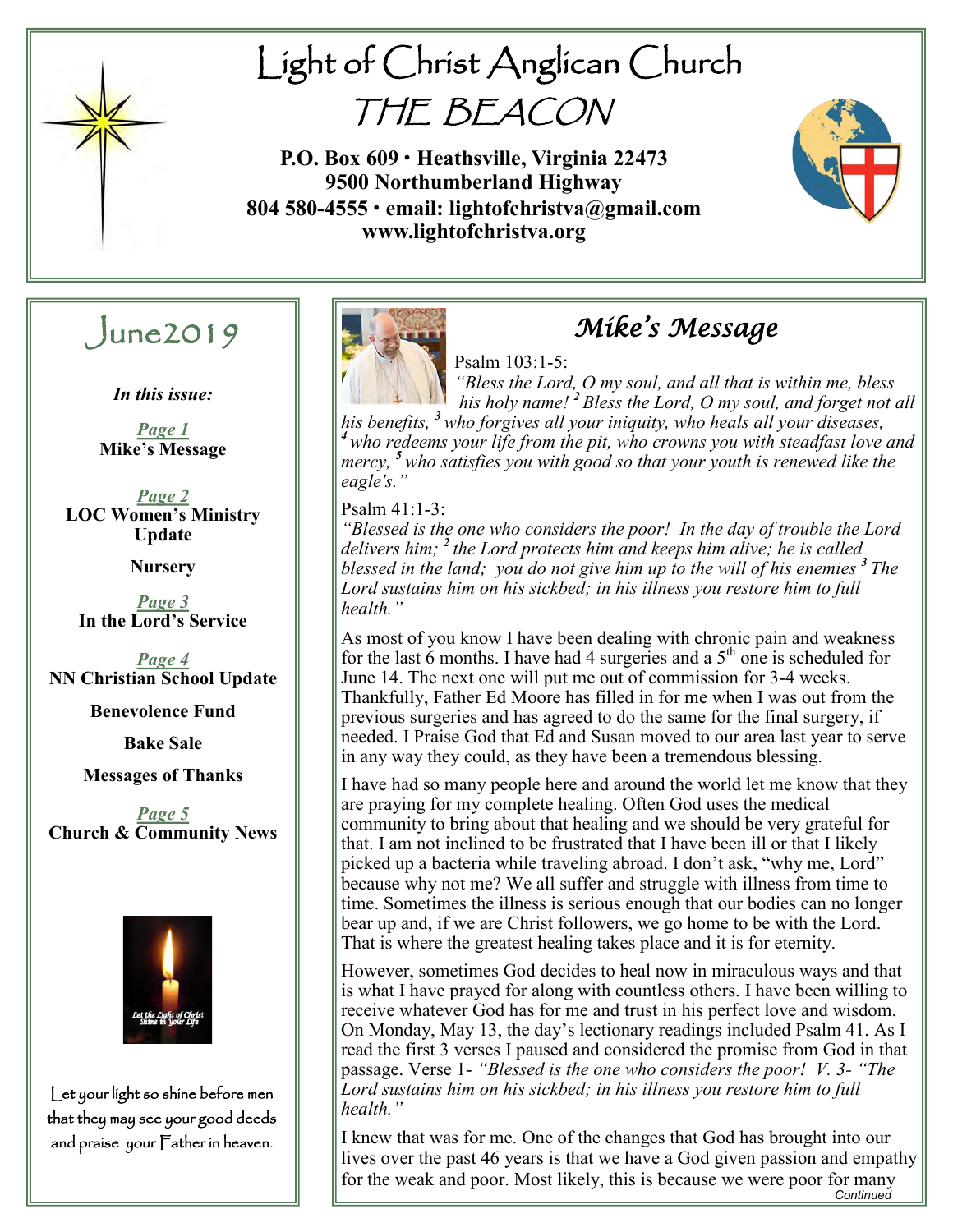years after we got married and, believe me, I am not claiming that we are that way because of our righteousness. God has placed this in our hearts, and it enabled us to be effective while I ran a homeless shelter and Teresa was a counselor at a domestic violence shelter for women and children. Even in coming here, I have tended to gravitate to those who have lost hope, again that's who God has made me. When I read Psalm 41, I gave thanks to God for placing this passion in my heart, but I also claimed the promise of verse 3. I have told others about this and asked them to pray along with me, claiming God's promise. I am writing this article 10 days later and with the exception of a few hours on one evening, I have been essentially without pain. The infection that had continued to prevent the healing of the wound from my surgery on December 21, 2018, has lessened every day and the wound appears to be healing. The infection and pain had been draining my energy, but it is coming back, probably because I can now sleep, pain-free. Please continue to pray along the lines of Psalm 41:1-3.

I want to go back to the doctor and tell him to cancel the surgery because God has completely healed the fistula and the open wound. I'm looking forward to his reaction. To God be the glory!

#### **LOC Women's Ministry**



On Thursday, April 4, 2019, a group of women gathered for coffee and a light breakfast at 9:30 a.m. in our Fellowship Hall. They enjoyed a great time of greeting and fellowship with those present, and signed cards to send to our friends who have moved from the area, or otherwise could not attend.

Mary, our Deacon, gave a very inspiring Lenten message based on Colossians 3:15-17 which is the verse that Light of Christ Women chose for our guiding scripture for 2019:

**"Let the peace of Christ rule in your hearts, since as members of one body you were called to peace. And be thankful. Let the Word of Christ dwell in you richly as you teach and admonish one another with all wisdom, and as you sing psalms, hymns and spiritual songs with gratitude in your hearts to God. And whatever you do, whether in word or deed, do it all in the name of the Lord Jesus, giving thanks to God the Father through him."**

Mary stressed that Lent is a time of preparation for the believer leading up to the celebration of Easter. Prayer, introspection, and repentance are spiritual disciplines to practice during this holy season to draw closer to God. As winter brings time to be quiet, to meditate and reflect, to take personal and spiritual inventory, Spring brings Resurrection Day with new life and new energy. It is a time to burst forth alive in Christ, as new creations shining His light around us!

Melinda Floom next presented the resurrection bracelets, and told what a popular tool these bracelets are for Christian evangelism, especially for children. Her group at the Good News Club made these bracelets, and learned to tell the gospel story through the colored beads. Melinda then led our group through making our bracelets and telling our gospel stories! Great avenue for our encounters in the future with children and adults alike! Let's see, the gold bead is for God, more perfect than gold, who made you and loves you; and the dark bead for sin, for we have all sinned and fallen short of the glory of God; and the red bead is for Jesus' blood, which He shed for our sin; and the white bead reminds us that through believing that Jesus is our Savior and turning from sin, He makes our hearts clean; and the last bead, the green bead, is for growing! God wants us to grow in the grace and knowledge of our Lord and Savior Jesus Christ. Grace is God working in our lives, knowledge is knowing more about God. As you grow to know more about who God is, you will grow to love Him more.

Thank you Mary, Donna, Melinda and all who attended for making this April gathering such a joy!

Gathering dismissed with prayer.

Doris Myers



# **Our Nursery Needs You!**

#### **We are asking for enough men and women to volunteer to cover the nursery one Sunday a month.**

But Jesus called them to him, saying, "Let the children come to me, and do not hinder them, for to such belongs the kingdom of God. *Luke 18:16*

This is about 10 people to share the time that only a few devoted women have been doing for months. One Sunday, to share in the ministry of Jesus' children and help them to find the joy of our church's fellowship.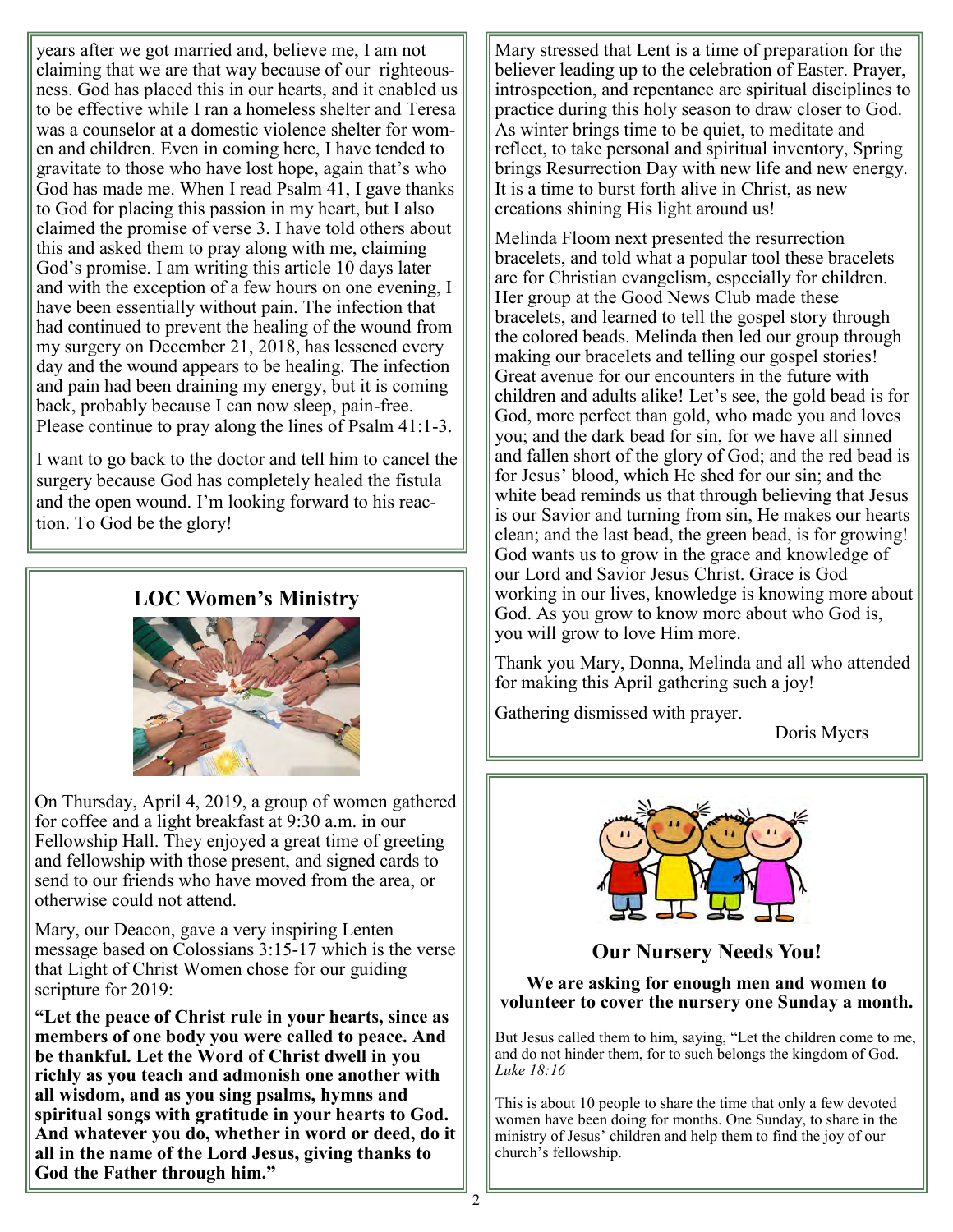# **IN THE LORD'S SERVICE**

#### **Acolytes**

| Jun | 2  | David Gwaltney       |  |
|-----|----|----------------------|--|
| Jun | 8  | David Gwaltney       |  |
| Jun | g  | <b>Bart Morrison</b> |  |
| Jun | 16 | Jane Wrightson       |  |
|     |    |                      |  |

- Jun 23 Marie Carstensen
- Jun 30 Hannah Hamlett

#### **Lesson Readers**

| Jun | 2 Julie Pritchard (L) |
|-----|-----------------------|
|     | Susan Read (P)        |
|     |                       |

- Jun 9 Phyllis TeStrake (L) Bill Tracey (P)
- Jun 16 Sandi Ward (L) Howard York (P)
- Jun 23 Charlaine Andrulot (L)
- Priscilla Williams (P)
- Jun 30 Tony Blackstone (L)
	- Joan Blackstone (P)

#### **Eucharist Ministers**

- Jun 2 Frank McCarthy, Lucy Logan
- Jun 8 Bart Morrison, Frank McCarthy
- Jun 9 Priscilla and Harrison Williams
- Jun 16 Suzy Norman, Bart Morrison
- Jun 23 Tony Blackstone, Lucy Logan
- Jun 30 Harrison and Priscilla Williams

#### **Ushers**

- Jun 2 Marie Carstensen, Bill Tracey
- Jun 8 Chris Cralle, Howard York
- Jun 9 Doug and Courtney Ludeman
- Jun 16 Dave Peresluha, Steve Proctor
- Jun 23 Jim Logan, Stan Rasberry
- Jun 30 Bill and Charlaine Andrulot

#### **Greeters**

- Jun 2 Doris Myers, Steve Proctor
- Jun 8 George Beckett
- Jun 9 Anna Brennan, Jan Beckett
- Jun 16 Ernie Proctor, Julie Pritchard
- Jun 23 Phyllis TeStrake, Fred Wimberly
- Jun 30 Lynn and Howard York

# **Altar Guild**

June Suzy Norman, Barbara Seed

### **Nursery**

Jun 2-23 Marley and Alison Kimmitt

Jun 30 Jeanette Cralle, Doris Myers

# **Counters**

June Courtney Ludeman, Bob Norman

# **Coffee Hour**

Jun 2 Eleanor Semerjian, Donna Soule

**We need volunteers for 2019. Please continue to sign up in the parish hall or call/email Joyce.**

### **Altar Rail Ministers**

- Jun 2 Walt and Phyllis TeStrake
- Jun 9 Ernie Proctor, Agnes Burke
- Jun 16 Jim Conley, Teresa Moffitt
	- Stan Rasberry, Donna Soule
- Jun 30 George Beckett, Constance McDearmon

#### **Vestry Person on Duty**

- Jun 2 Barbara Seed
- Jun 8 Ernie Proctor
- Jun 9 Dave Peresluha
- Jun 16 Randy Smith
- Jun 23 Barbara Seed
- Jun 30 Alison Kimmitt

# Happy June Birthdays!

- Jun 1 Lynn York, Betty Cralle
- Jun 4 Luke Riddell
- Jun 6 Susan Read
- Jun 15 Sophia Hamlett
- Jun 18 Fred Wimberly
- Jun 20 Tommy and Timothy Kimmitt
- Lyn Conley
- Jun 23 Lynne Cerar
- Jun 25 Christopher Cralle (the younger)
- Jun 28 Judy LeHardy, Jeanne Hickey

# Happy June Anniversaries!

- Jun 5 Katrina and Daniel Mochamps
- Jun 7 Ellie and Max Knight
- Jun 8 Laura and Fred Woodard
- Jun 9 Sandra and Ben Ward
- Jun 15 Eleanor and George Semerjian
- Jun 17 Gayle and Sam Marston
- Jun 24 Elaine and Tom Price, Priscilla and Harrison Williams

*O God, our times are in your hand: Look with favor, we pray, on your servants named above, as they begin another year. Grant that they may grow in wisdom and grace, and strengthen their trust in your goodness all the days of their lives; through Jesus Christ our Lord. Amen.*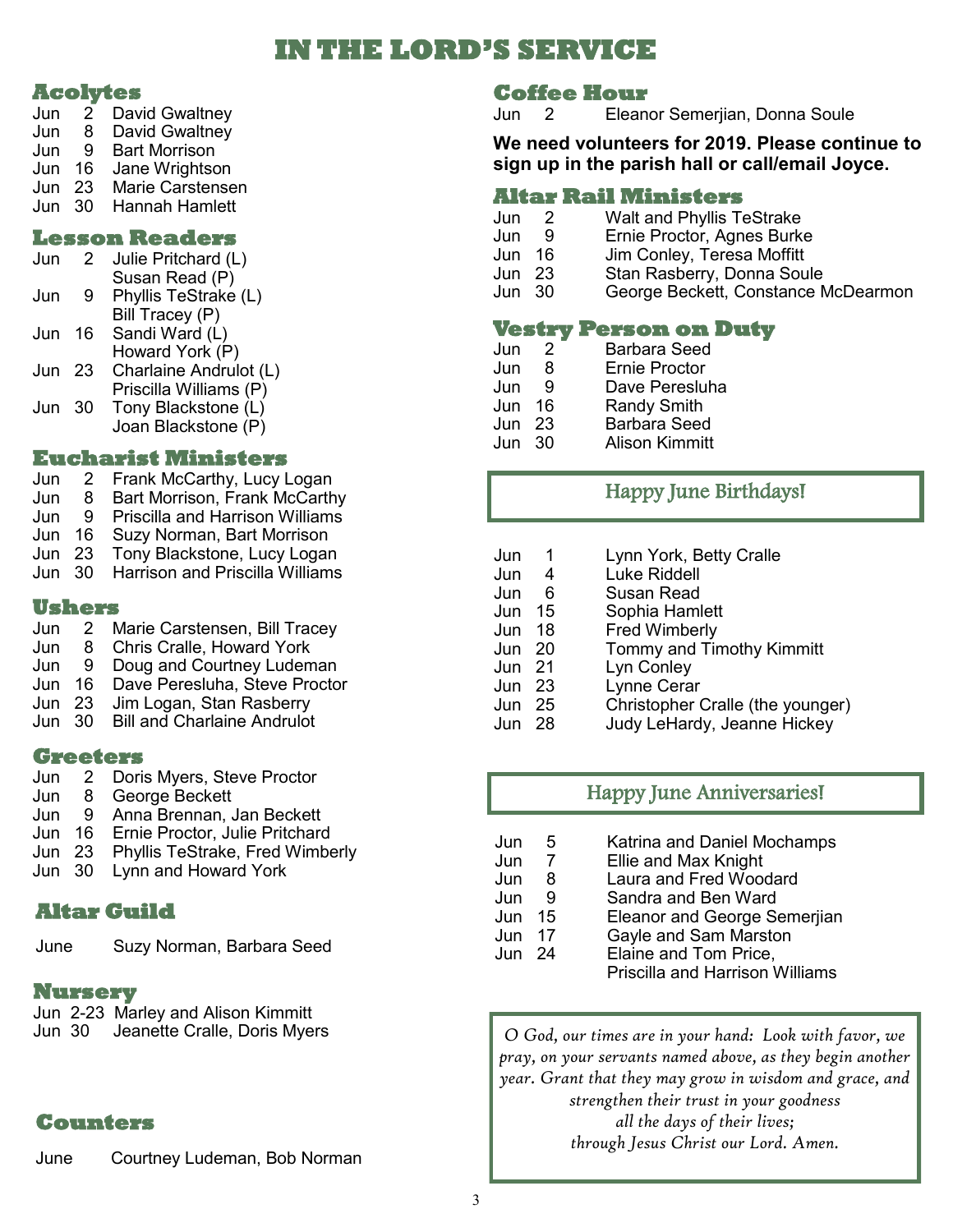

# **Northern Neck Christian School (NNCS) Update**

The Northern Neck Christian School is partnering with Zion

Church in Lottsburg to share the responsibility of the preschool that will open in September. The curriculum, teachers and supplies are being provided by the Montessori for the Nations Foundation and the Hickory Ground Foundation. Zion is providing the facility for the morning preschool and the afternoon daycare.

 When there are enough students for Kindergarten, NNCS will use the facilities at Light of Christ. We anticipate that could be the 2020-2021 school year, but no later than the 2021-2022 school year. On May 9, the Northumberland County Board of Supervisors unanimously approved Light of Christ opening up a school at our church.

 The Christian Montessori Teacher Training is scheduled for June 17-August 23, 8 a.m. - 5 p.m., at Light of Christ (tuition free) and two students will be offered teaching positions at the NNCS.

 For more information on the teacher training, call Joan Marie Parasine: 804-453-3023.

 For more information about the NNCS, call Leslye Morrison: 703-725-2997



Greetings Members and Friends of Light of Christ,

As many of you know, our church is one of very few who seek to help those who are struggling financially. We don't give to everyone who asks because we couldn't afford that, so we have each person come by and fill out an application. What we are looking for is evidence that their situation was created by circumstances outside of their control. We require that the person have a job and can exhibit evidence that they are striving to be financially responsible.

Usually, what we help with is an electric bill or car repair and, in some cases, food. We try to be good stewards with the resources made available to us. From time to time we run out of funds to help and, occasionally, Teresa and I provide relief from our own pocket. I don't mind that at all, but we aren't an endless well either.

I'm requesting that you pray about contributing to the Pastors Benevolence Fund so that we can continue to help those in need. Blessings!

**...to Wendy Smith** who took pity on the window boxes in front of the thrift shop. After she worked her shift, she went to Ace Hardware and bought and donated some lovely flowers to perk up the front of the shop.

**...George Kranda** for weed whacking around the thrift shop.

**...to Bob Norman** for weed whacking and spraying the weeds up close to the thrift shop building.

You are all a blessing!

Thank you to everyone who took part in the preparation and execution of the service and reception for Ward. I am now living at "The Lodge" in Crozet, VA, near my daughter. My children helped me move in. It's a large retirement facility like RWC and I am very happy here (except, of course, for missing Ward).

Judy

# Church **Bake Sale**

0000*111* 

**OUTDOOR BAKE SALE Saturday, June 15, 9:00 a.m. - 1:00 p.m Heathsville Farmer's Market**

Ladies,

 Get out your best recipes, and let's get baking! We have had great responses in past years with this fundraiser, and can do

it again with everyone's support.

- Drop off your baked items at the Parish Hall on Friday, June 14 between 10:00 a.m. and 1:00 p.m.
- Remember there is already a bread vendor, so only breads, such as apple or banana breads, are accepted.
- Please package items so that we can charge a minimum of \$1.00 or higher.
- Package and label items before dropping off to be priced.
- **If items contain nuts, label accordingly.**

We will be representing Light of Christ Anglican church to the community, and will be providing them with wonderful homemade baked goods. While doing this, we will also be supporting the LOC HS Senior Scholarship Program, Christian education, Good News Club, Young Life, as well as our community and world (Uganda) outreach. Thank you for helping!

**BAKE SALE HELP IS NEEDED to price and package goods. Men are needed to assist with setup and breakdown of tables and tents on Saturday, June 15.**



Mike